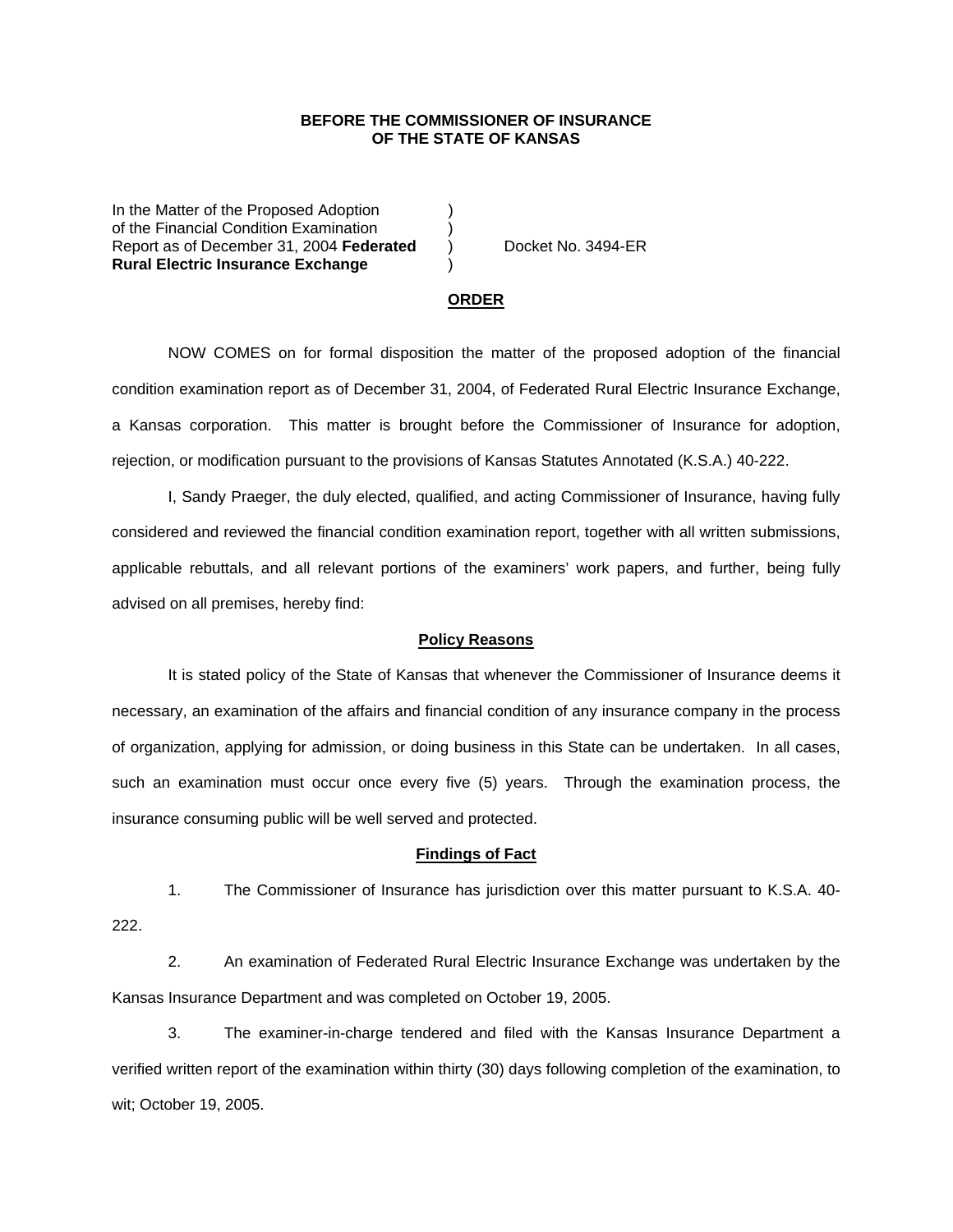4. Following receipt of the verified report, the Kansas Insurance Department transmitted the report to Federated Rural Electric Insurance Exchange on October 21, 2005, with a duly executed notice advising the company of its opportunity to prepare and submit to the Kansas Insurance Department a written submission or rebuttal with respect to any and all matters contained in the report. Federated Rural Electric Insurance Exchange was further advised that any written submission or rebuttal needed to be filed with the Kansas Insurance Department no later than thirty (30) days after receipt of the verified report.

 5. Federated Rural Electric Insurance Exchange filed a written acceptance of the verified report on October 31, 2005.

 6. Based upon the written submission tendered by Federated Rural Electric Insurance Exchange, the company took no exceptions to matters contained in the verified report.

 7. Within thirty (30) days of the end of the time period allowed for written submission or rebuttal, the Commissioner of Insurance fully reviewed the report, together with all written submissions and rebuttals provided by Federated Rural Electric Insurance Exchange. The Commissioner of Insurance further reviewed all relevant workpapers.

 8. No other written submissions or rebuttals were submitted by Federated Rural Electric Insurance Exchange.

# **Conclusion of Law**

9. K.S.A. 40-222(k)(2) provides:

"Within 30 days of the end of the period allowed for the receipt of written submissions or rebuttals, the commissioner shall fully consider and review the report, together with any written submissions or rebuttals and any relevant portions of the examiners workpapers and enter an order:

- (A) Adopting the examination report as filed or with modification or corrections. If the examination report reveals that the company is operating in violation of any law, regulation or prior order of the commissioner, the commissioner may order the company to take any action the commissioner considers necessary and appropriate to cure such violations; or
- (B) rejecting the examination report with directions to the examiners to reopen the examination for purposes of obtaining additional data, documentation or information, and refiling pursuant to subsection (k); or
- (C) call and conduct a fact-finding hearing in accordance with K.S.A. 40-281 and amendments thereto for purposes of obtaining additional documentation, data, information and testimony."